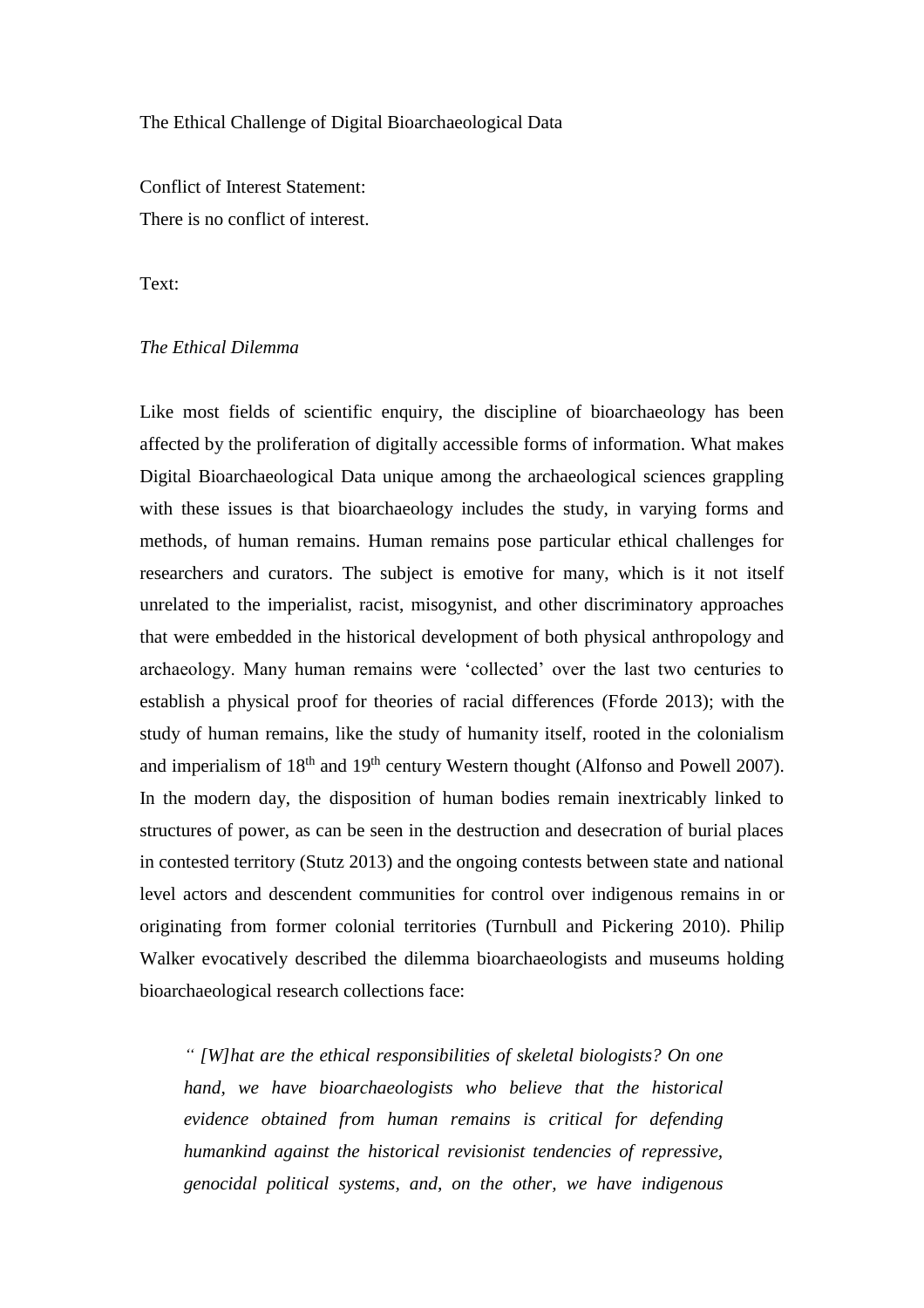*people who believe that the spirits of their ancestors are being tortured on the shelves of museums by racist, genocidal, colonial oppressors."(Walker 2000)*

It is unsurprising then that data and research derived from these collections should generate similar levels of controversy. However, what has not been considered in as great detail are the new ethical challenges posed by an entirely new way of 'holding' human remains as digital objects.

This volume brings together papers from a wide array of disciplinary perspectives, including physical anthropology, archaeology, museums, and forensics. Papers survey the potential benefits of digital bioarchaeological data, discuss the importance of standardisation in both capturing and reproducing suitable digital bioarchaeological data, take stock of current practice, and above all concern themselves with the ethical implications of what has become an integral part of modern practice.

## *Challenges: Ethics and access*

The increase in new methods of collecting specimen data, channels and in means to convey these, especially as images or 3d shapes, and the potential for disseminating these must be subject to the same kind of ethical consideration that any work with human remains requires. There is currently no set standard for best practice in creating, curating, or disseminating digital bioarchaeological data. In fact, digital heritage at large faces similar issues. The stated goal for all elements of digital heritage, under the UNESCO Charter of 2003, is of increasing access to digital collections. Ethical considerations have been largely confined to issues like re-usage rights and appropriate use of metadata (Manžuch 2017). However, these polices must be adapted in light of the special nature of human remains, as acknowledged in the Tamaki Makau-rau Accord:

> "…the display of human remains and sacred objects is recognised as a sensitive issue. Human remains include any organic remains and associated material. […] Display means the presentation in any media